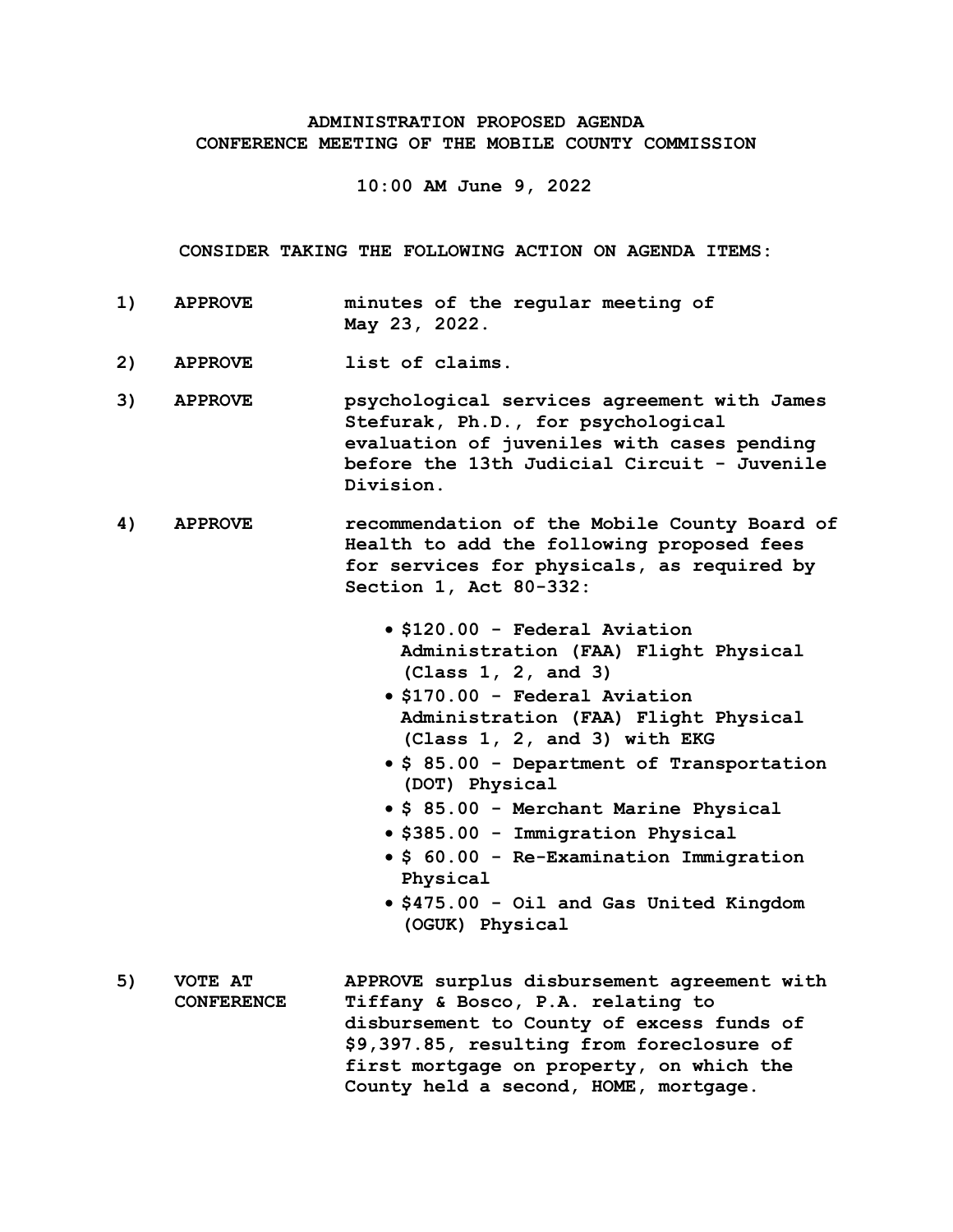**ADMINISTRATION PROPOSED AGENDA June 9, 2022 Page 2**

- **6) APPROVE list of credits for insolvents, errors, litigations, and tax liens for the Revenue Commissioner's Office.**
- **7) APPROVE payment of claims for the HOME Program, in conjunction with the United States Department of Housing and Urban Development (HUD) Program.**
- **8) APPROVE amending 2019 Capital Improvement Plan to move the remaining budget of \$191,856.52:**
	- **FROM: Project CIP-2019-003E, Ralph Leytham Road**
	- **TO: Project CIP-2019-003F, Miracle Road, now known as Mikell Speaks Way**
- **9) APPROVE amending 2021 Capital Improvement Plan to transfer \$144,000.00 from District Two unallocated funds to Project CIP-2021-002A, Mobile County Soccer Complex.**
- **10) APPROVE EFP-132-22, appropriation contract with Marching Cougars Band Booster Club in the amount of \$5,000.00, from District 1 funds, for operational expenses.**
- **11) APPROVE EFP-131-22, sponsorship agreement with 100 Black Men of Greater Mobile, Inc. in the amount of \$2,500.00, from District 1 funds, for its Annual Gala and Fundraiser.**
- **12) ADOPT resolution authorizing joint purchasing agreements with:**
	- **City of Saraland**
	- **City of Citronelle**

**for purchases from the County's annual bids.**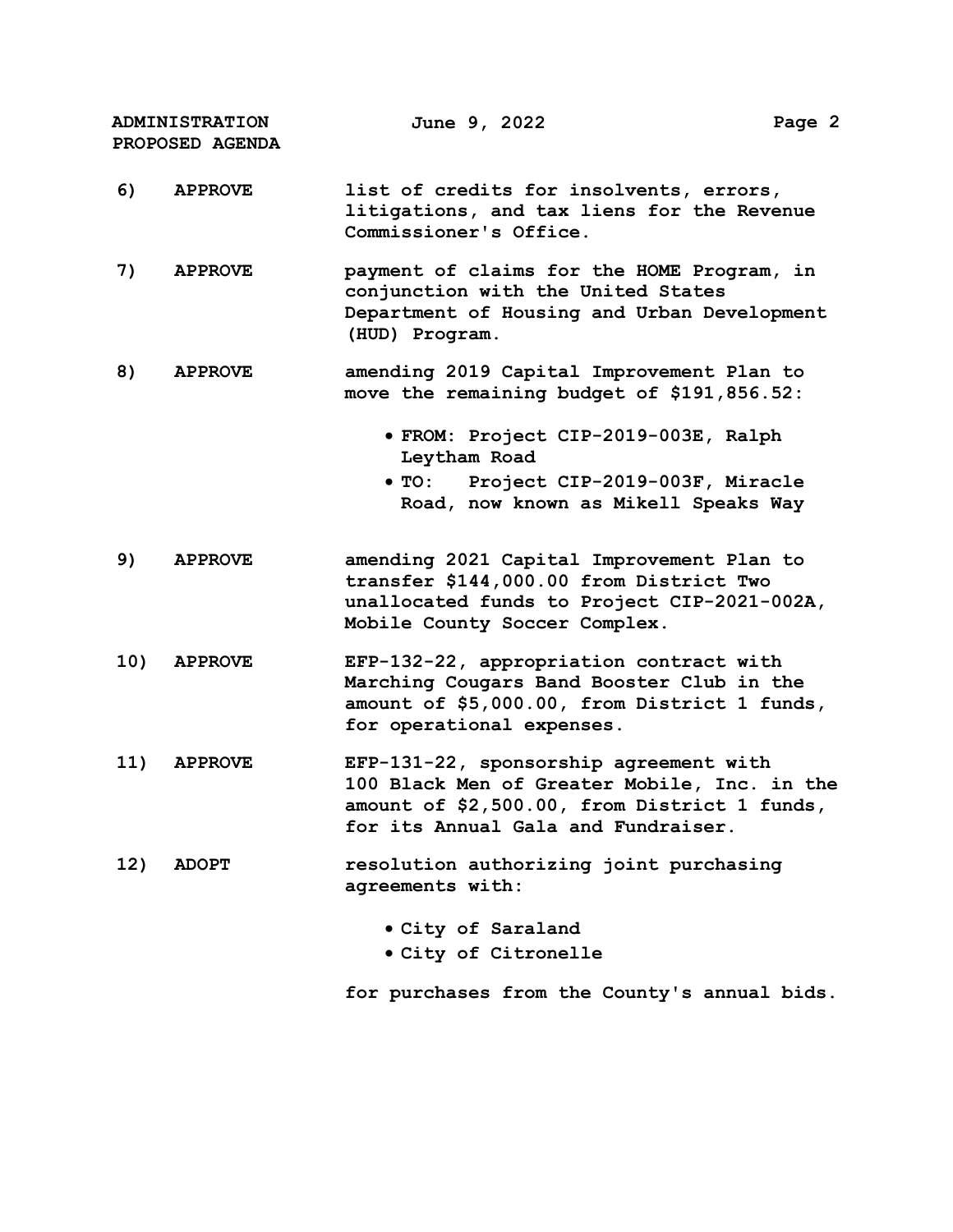**ADMINISTRATION PROPOSED AGENDA June 9, 2022 Page 3 13) APPROVE joint purchasing agreements with: City of Saraland City of Citronelle for the purchase of certain materials and supplies during Fiscal Year 2023. 14) ADOPT sole source resolution authorizing contract with NEC Corporation of America, for replacement of the automated fingerprint system currently in use by the Sheriff's Office, with the only system compatible with the State of Alabama Automated Fingerprint Identification System (AFIS), for a purchase price of \$375,000.00, to be paid as invoiced by NEC from the Sheriff's State Requisition Funds, together with maintenance services to be provided by NEC, the sole provider of such services for its proprietary systems, in the total amount of \$861,816.00, specifically approving payment as follows: Year 1 - \$ 96,917.00 Year 2 - \$ 99,824.00 Year 3 - \$102,819.00 Year 4 - \$105,903.00 Year 5 - \$109,081.00 Year 6 - \$112,353.00 Year 7 - \$115,724.00 Year 8 - \$119,195.00 AND Approve managed hosting services agreement with NEC Corporation of America. 15) VOTE AT CONFERENCE AUTHORIZE adopting and submitting the 2022 Year Three Action Plan to the U.S. Department of Housing and Urban Development, and authorize the Commission President to execute all associated documents.**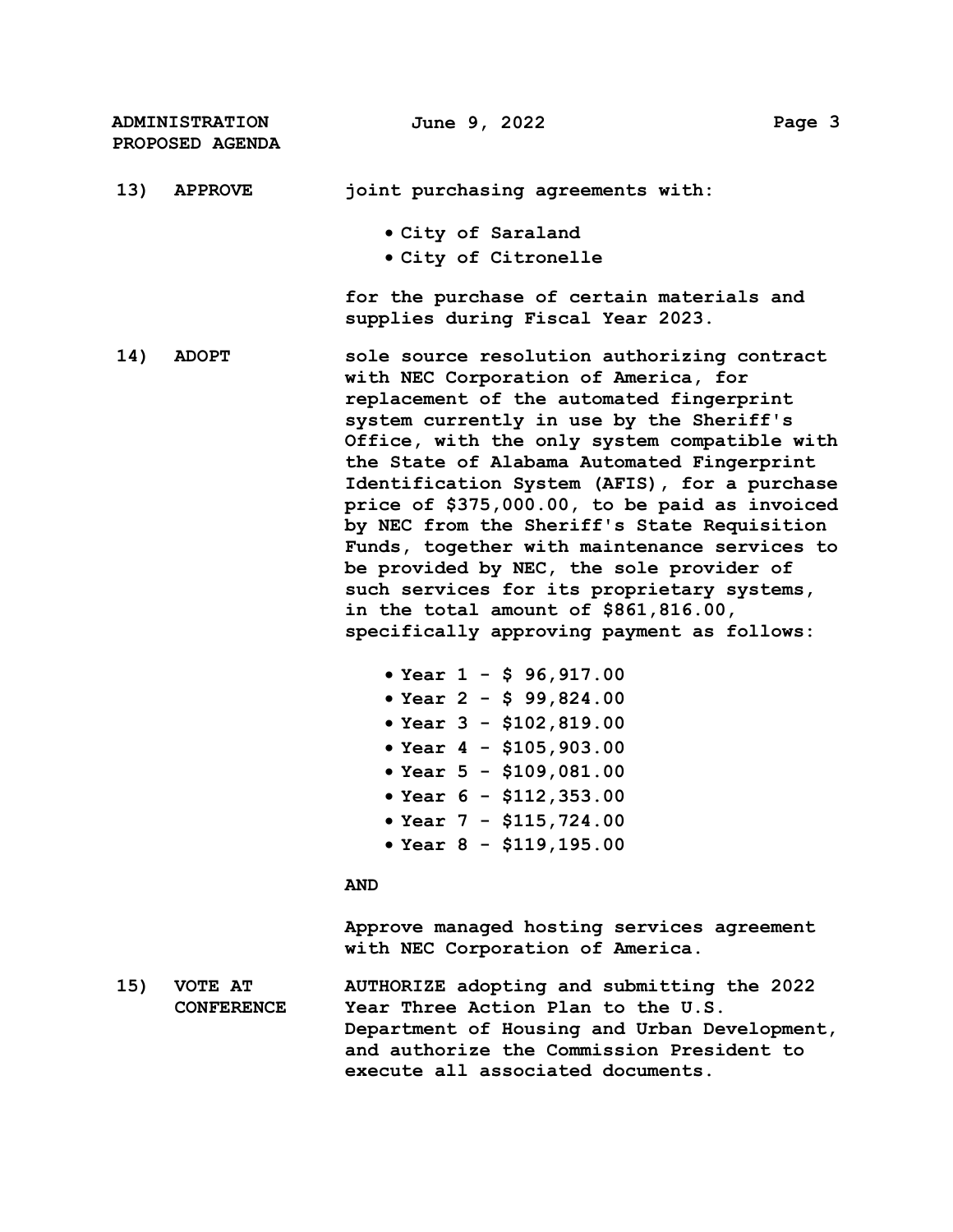| <b>ADMINISTRATION</b><br>PROPOSED AGENDA |                  | June 9, 2022                                                                                                                                                                                                                                 | Page 4 |
|------------------------------------------|------------------|----------------------------------------------------------------------------------------------------------------------------------------------------------------------------------------------------------------------------------------------|--------|
| 16)                                      | <b>APPROVE</b>   | terminating contract with John W. Davis,<br>PhD, effective May 5, 2022, for the<br>Sheriff's Office. Contract approved<br>September 9, 2019, Agenda Item #21.                                                                                |        |
| 17)                                      | <b>APPROVE</b>   | agreement with Courtney Nall-McCulley, M.A.,<br>for psychological testing services, in the<br>amount of \$170.00 for each employment<br>candidate tested, for the period May 6, 2022<br>through April 30, 2025, for the Sheriff's<br>Office. |        |
| 18)                                      | <b>APPROVE</b>   | amending Mobile County Commission Conference<br>and Meeting Schedule as follows:                                                                                                                                                             |        |
|                                          |                  | · Schedule conference on Thursday,<br>August 18, 2022 at 10:00 a.m.                                                                                                                                                                          |        |
| 19)                                      | <b>AUTHORIZE</b> | sub-recipient agreement with Alabama<br>Department of Public Health in an amount up<br>to \$499,943.00, to be utilized for detection<br>and mitigation of COVID-19 at Metro Jail,<br>for a period ending July 31, 2024.                      |        |
| 20)                                      | <b>APPROVE</b>   | EFP-133-22, appropriation contract with MOWA<br>Band of Choctaw Indians in the amount of<br>\$5,000.00, from District 1 funds, for its<br>Annual Pow Wow Event.                                                                              |        |
| 21)                                      | <b>APPROVE</b>   | EFP-134-22, sponsorship agreement with<br>Africatown Community Development Corporation<br>in the amount of \$2,500.00, from District 1<br>funds, for its Africatown Bridge Challenge.                                                        |        |
| 22)                                      | <b>APPROVE</b>   | application for:                                                                                                                                                                                                                             |        |
|                                          |                  | • 011 - Lounge Retail Liquor - Class II<br>(Package)                                                                                                                                                                                         |        |
|                                          |                  | alcohol license submitted by RAJ PETRO, LLC,<br>for Raj Petro Package Store, 3565 Laurendine<br>Road, Unit B, Theodore, Alabama 36582.<br>(District 3)                                                                                       |        |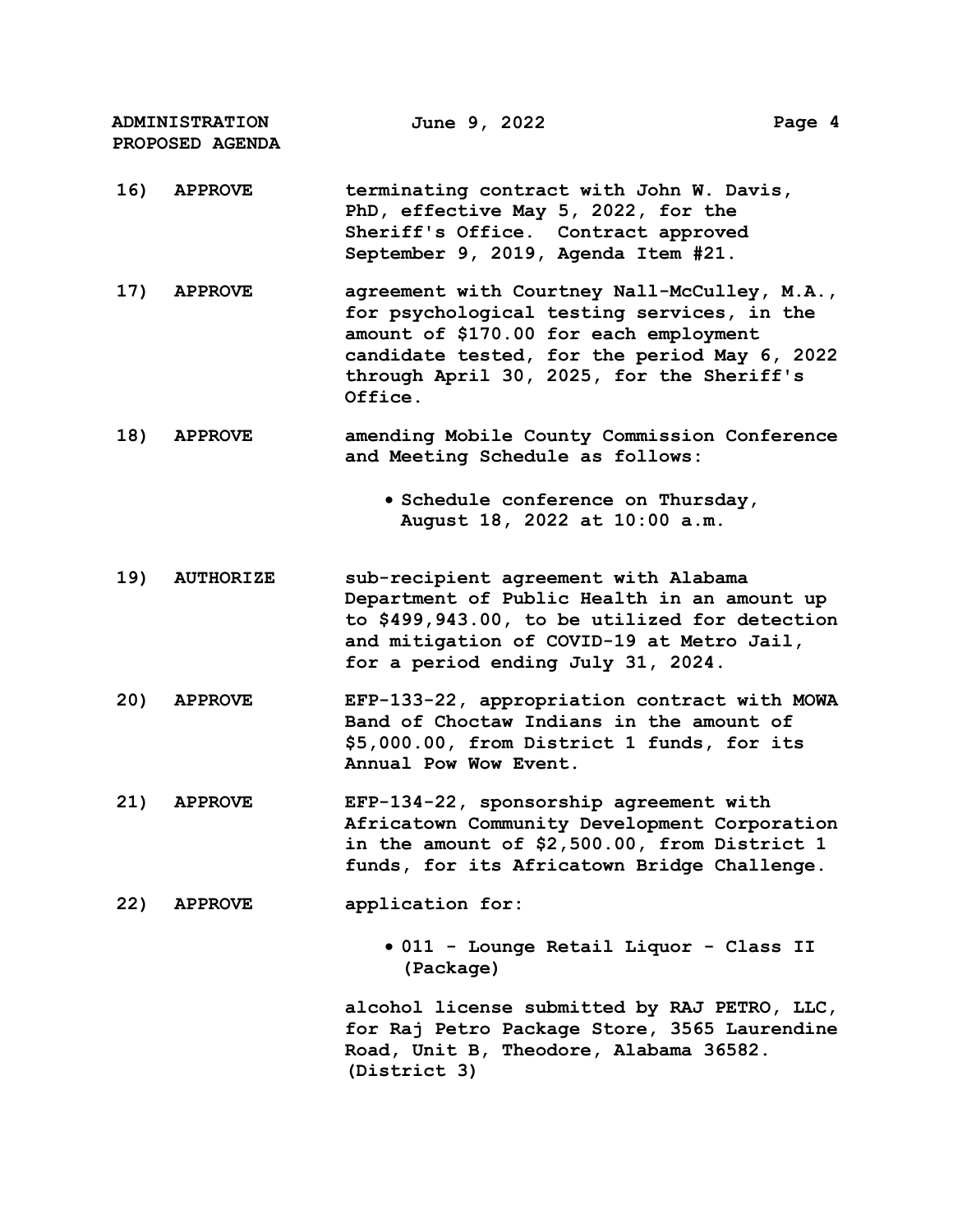| <b>ADMINISTRATION</b><br>PROPOSED AGENDA | June 9, 2022                                                                                                                                                                                                                                                                                                                          | Page 5 |
|------------------------------------------|---------------------------------------------------------------------------------------------------------------------------------------------------------------------------------------------------------------------------------------------------------------------------------------------------------------------------------------|--------|
| 23)<br>HOLD                              | public hearing to receive citizens' comments<br>regarding the proposed substantial amendment<br>to the Alabama Department of Economic and<br>Community Affairs (ADECA) Community<br>Development Block Grant - Coronavirus<br>(CDBG-CV) Grant Agreement.                                                                               |        |
|                                          | This information has been available to the<br>public since May 25, 2022. This expedited<br>public comment period is in compliance with<br>the waiver contained in the Federal Register<br>Notice FR-6218-N-01, which reduces the<br>minimum duration of required public comment<br>periods from thirty (30) days to five (5)<br>days. |        |
| 24)<br><b>ADOPT</b>                      | substantial amendment to the PY2020 ADECA<br>CDBG-CV Grant Agreement following the<br>comment period and public hearing.                                                                                                                                                                                                              |        |
| 25)<br><b>AUTHORIZE</b>                  | assignment of Goodwyn Mills Cawood (GMC) to<br>Project CIP-2021-001I, Installation of<br>Emergency Generator at Africatown Heritage<br>House, for the proposed fee of \$10,000.00.<br>Work will consist of the design, bidding,<br>and project administration associated with<br>the installation of an emergency generator.          |        |
| 26)<br><b>APPROVE</b>                    | hosting the Mobile County Municipal<br>Association Dinner Meeting, to be held on<br>June 16, 2022, and payment of expenses not<br>to exceed $$5,000.00.$                                                                                                                                                                              |        |
| 27)<br><b>APPROVE</b>                    | second amendment to professional services<br>agreement with The Coleman Group, doing<br>business as Spherion, to make provision for<br>polling technicians and other workers during<br>the 2022 run-off and general elections.                                                                                                        |        |
| 28)<br>VOTE AT<br><b>CONFERENCE</b>      | APPROVE Change Order #3 with Avaap USA, LLC<br>to reduce consulting team's hours of<br>extended support. The new agreement<br>estimate will be $$24,480.00.$                                                                                                                                                                          |        |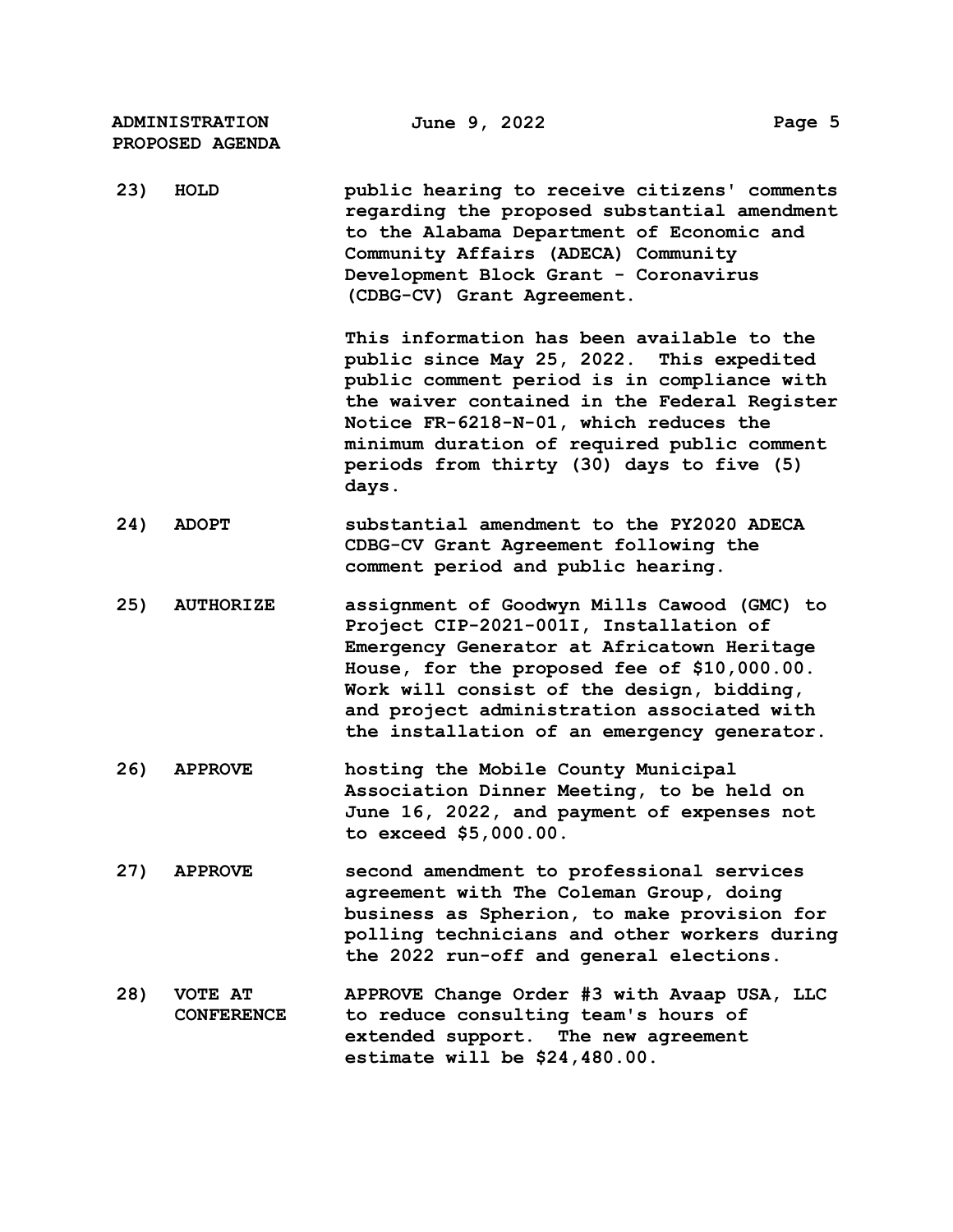**ADMINISTRATION PROPOSED AGENDA June 9, 2022 Page 6 29) ADOPT Mobile County Commission Safety Guidebook, dated June 3, 2022. 30) APPROVE Mobile County Commission's letter of support of AT&T's grant application to Alabama Department of Economic and Community Affairs (ADECA), Alabama Broadband Accessibility Fund, for three (3) broadband projects in the County, one (1) in each district. 31) APPROVE refund for tobacco tax stamps damaged and destroyed as follows: Wigley & Culp, Inc. - \$191.30 32) AWARD bid to J&P Construction Co., Inc. for Project RST-M1A05-MVWT-319, Mount Vernon Water Treatment Plant Upgrades, for their total bid in the amount of \$2,347,100.00, and authorize execution of contract documents. 33) CONSIDER taking the following actions on bids: reject Bid #57-22, annual video surveillance equipment for the Electronics Department, no response. approve the purchase of one (1) new sports utility vehicle from the current State of Alabama Contract T191 for the Investigation and Recovery Department. approve COVID-19 level 1 (507,882 sq/ft @\$.35) high touch area cleaning and disinfecting, under the current purchasing co-operative TIPS USA Contract No. 200201 in the amount of \$177,758.70, for polling locations, for the period June 22, 2022** 

**through June 24, 2022.**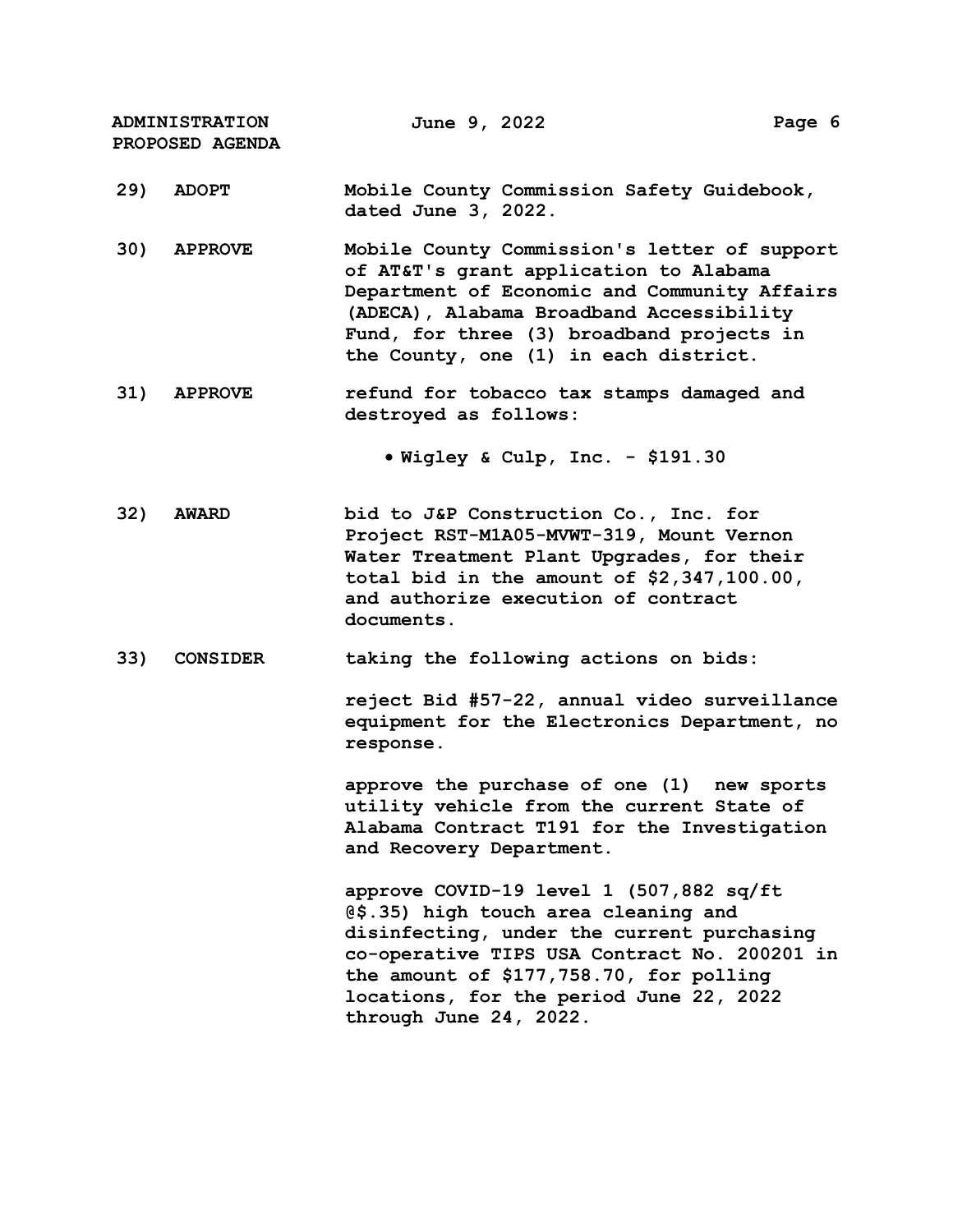**ADMINISTRATION PROPOSED AGENDA June 9, 2022 Page 7**

- **34) APPROVE fleet zoom yearly communication renewal, from Hydra Service, Inc., in the amount of \$600.00 at the Chunchula Landfill LS and the Acordis Site, for the Environmental Services Department.**
- **35) APPROVE renewal of support agreement with Carahsoft, under the current GSA schedule No. 47QSWA18D008F, in the amount of \$23,975.00, for Docusign, for the period June 2, 2022 through June 1, 2023, for the County Commission.**
- **36) APPROVE renewal service agreement with Heavy Duty Lift & Equipment, Inc., in the amount of \$2,200.00, inspection of lift equipment for the County Shop.**
- **37) APPROVE renewal software subscription with Uniti Fiber Inc., under the current State of Alabama Contract MA 999 210000000006 in the amount of \$42,274.80 for Cisco AMP, Umbrella and Duo, for the County Commission.**
- **38) APPROVE renewal of a maintenance agreement with Uniti Fiber, Inc., for Room Kit Mini's, in the amount of \$9,215.73 for the County Commission.**
- **39) APPROVE renewal of support agreement with Pinnacle Networx, in the amount of \$1,770.06 for various NetCloud Mobile Essentials, for the Sheriff's Office.**
- **40) APPROVE renewal software maintenance with BlueAlly in the amount of \$6,024.95, for production support coverage VMWare server for VSphere, for the period June 15, 2022 through June 14, 2023, for the Sheriff's Office and Metro Jail.**